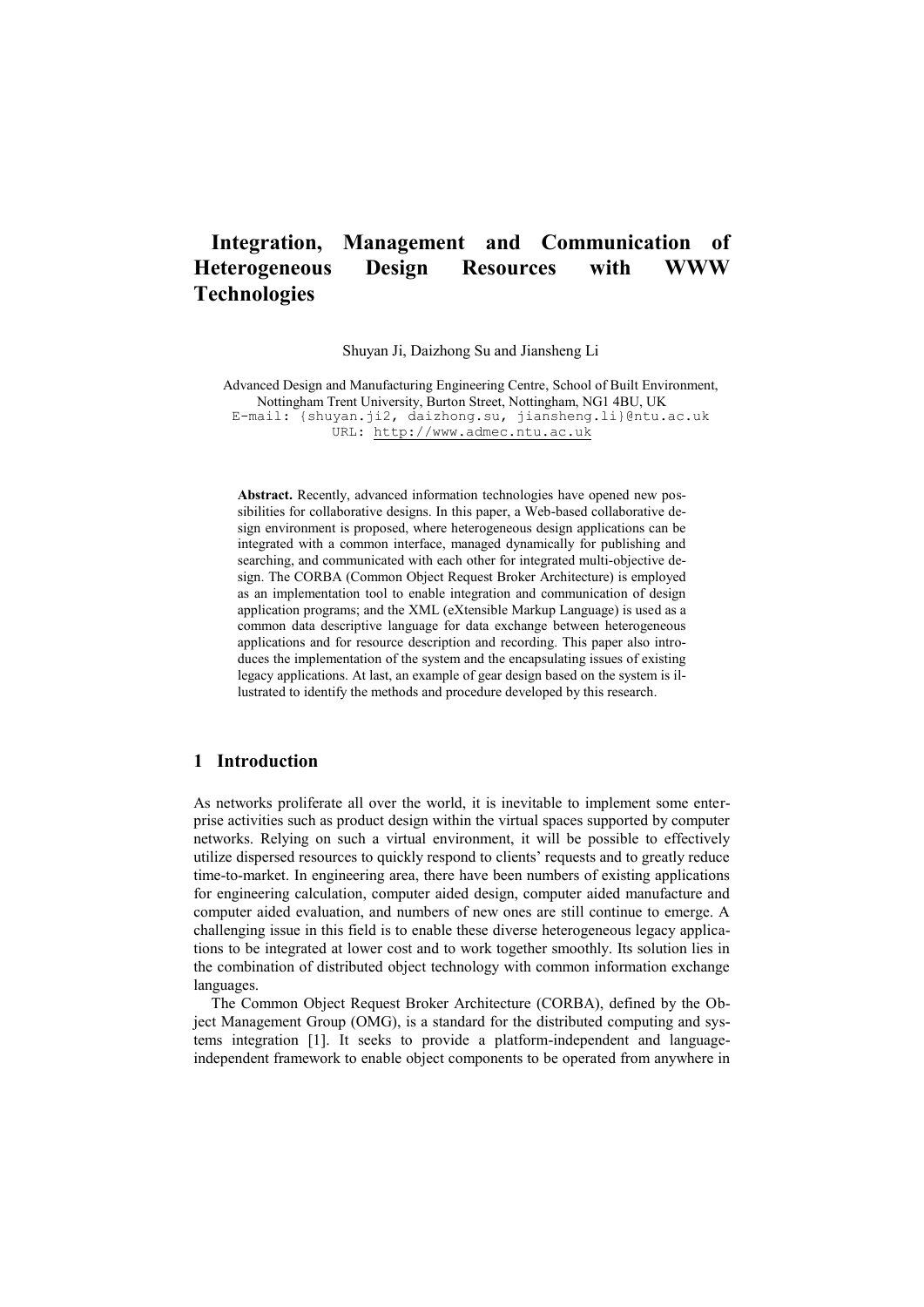a network without concern for the operating system or the programming language. This allows heterogeneous legacy applications to be integrated together without rewriting the essential codes and hence the development cost can be reduced.

CORBA has gained a great number of distributed applications in engineering. For example, Li implemented a collaborative design system based on network using CORBA and Java [2]. Pahng et al developed a Web-based collaborative Design Modeling Environment [3]. In the research of Kim et al, the system integrates multiple clients, application servers, and databases together over three-tier structure. The communication between clients and application servers is done via CORBA [4]. Li et al discusses the idea that the collaborative product development mode on Internet is a process of collaborative decision making in stages. CORBA is used to establish an environment for collaborative problem solving [5]. Yoo developed Web-based knowledge management for sharing data in virtual enterprises, where CORBA interface helps Java agents communicated with the knowledge base system [6]. Hauch et al explored communication between integrated software tools using CORBA. The proposed system allows the encapsulated components in different processes on different machines to directly communicate in a high-level manner [7]. Lee's collaborative optimization approach for multidisciplinary design optimizations allows diverse optimizing system belonging to different disciplinary co-optimize a single problem [8]. Sang focused on the CORBA wrapping of legacy scientific applications, especially the procedures for wrapping the Fortran codes using CORBA and C++ [9].

The most of the above systems are still under proof-of-the-concept prototype development stages. Recently, some commercial distributed collaboration applications emerge at market. Windchill enables the ProEngineer users to collaborate over the Internet [10]. Autodesk has incorporated Netmeeting inside Autodesk Inventor R2 in order to provide a degree of collaboration [11]. These systems are limited among the same CAD/CAM systems.

In the fast-moving IT world, new object and exchange paradigms emerge rapidly. A wide acceptance of approaches based on the extensible Markup Language (XML) appears into the world. The W3C defines a set of XML-based protocols and standards that are the foundation for the current notion of Web services, in which recent development contends with CORBA [12]. Ouyang et al presented a design web service based distributed collaborative CAD system, employing geographical features as collaborative elements [13].

There have been many arguments about the advantages and disadvantages between the CORBA and the new emerging technology XML-based Web services [14-15]. The mostly accepted idea is that the Web services and CORBA are not exclusive and neither of them will replace the other, but rather should be seen as complementary technologies that need to be used together. CORBA is an enabling technology for creating sophisticated, distributed object systems on heterogeneous platforms. XML is a technology for conveying structured data in a portable way. CORBA allows users to connect disparate systems and form object architectures. XML will allow users to transmit structured information within, between and out of those systems, and to represent information in a universal way in and across architectures. Both technologies are platform-, vendor- and language-independent. CORBA tie together cooperating computer applications invocating methods and exchanging transient data transient data that will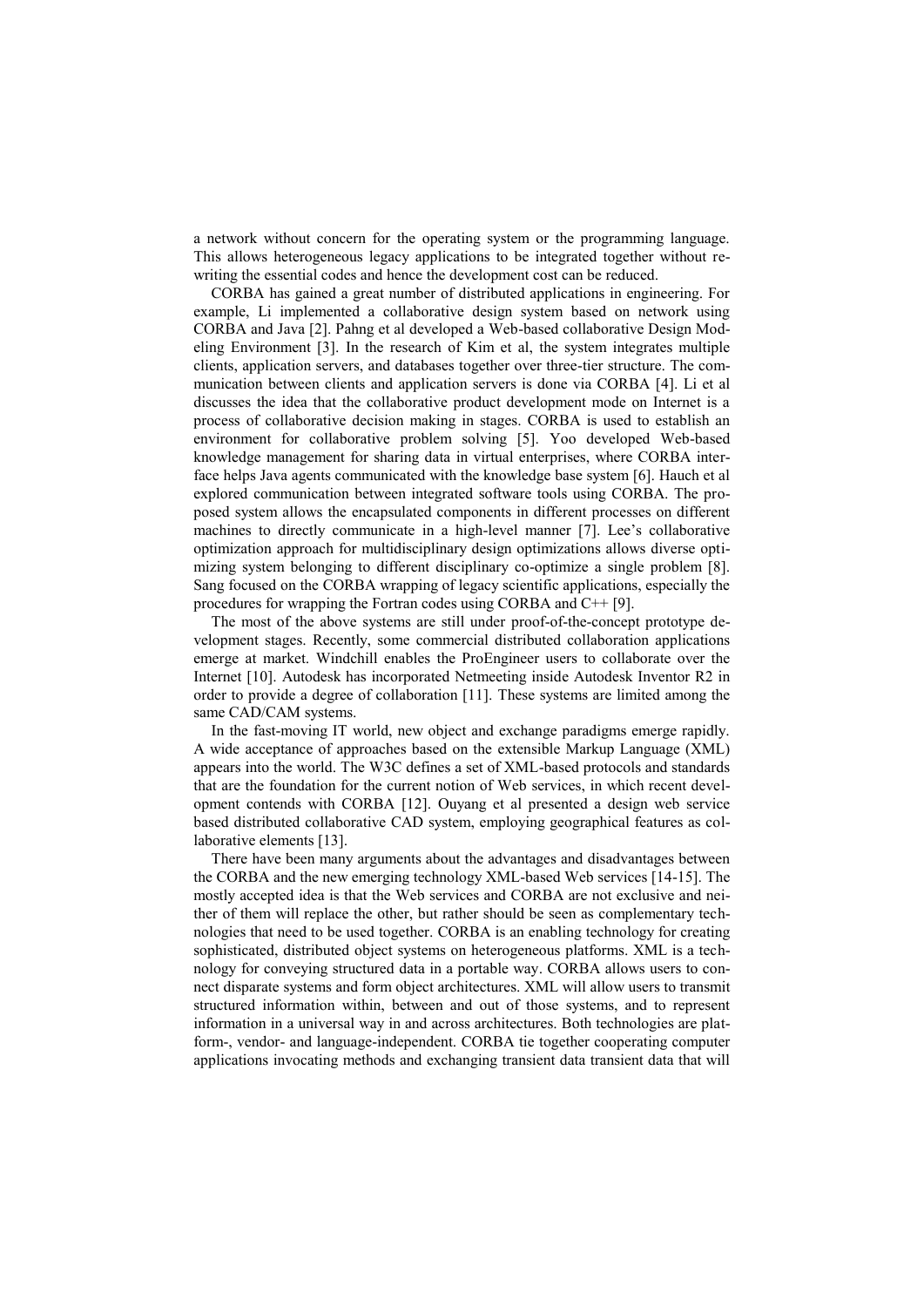probably never be directly read by anyone, while XML is intended for the storage and manipulation of text making up humane-readable documents like Web pages. In addition, portable data storage and exchange in XML will relieve CORBA-based systems from low efficiency much data causes in.

The author group have been contributing Web-enabled design environment for design and manufacture and implemented the Web-based design environment that facilitated invocation of large size computing program, multi-users management, and product data exchange mechanism [16-18]. Our current work focuses on a new form of hybrid tool architecture to allow effective interoperation of the integrated heterogeneous applications and flexible data exchange services for virtual enterprises and their collaborative design environment, through combining XML technology into CORBAbased infrastructure. In this paper, following the overview of the system architecture, encapsulating the existing applications into the components that can be operated in the system, developing the dynamical GUI (graphical user interface) for them, and exchanging the data format between them are presented. An example of gear design is finally presented to illustrate the architecture and methods developed.

## **2 Hybrid Architecture of the System**

In the framework of the system, existing resources, no matter where they reside in a network, are integrated together and allowed to communicate with each other, relying on CORBA ORB (the Object Request Broker). Figure 1 illustrates the basic components that make up the architecture. In the CORBA-based distributed system, existing resources are encapsulated into objects, e.g. components that can be found and invoked between each other. IIOP (the Internet Inter-ORB Protocol), an underlying protocol, is the standard protocol that specifies how objects communicate across TCP/IP, the standard connection-oriented transport protocol for the Internet.

In the client/server distributed architecture, a client is a process that wishes to perform an operation on a distributed object, and a server, an object provider, is a process that provides this object to the client. The system allows a client to find, further connect and invoke the selected object that a server hosts. With the standard interface new coming objects and clients could work along with the already existing components. As the system augments there may be the need of one or more managers for the collaboration. A collaborating server provides a set of server-centralized services such as user authentication, object selection, and data-related operations.

Since lots of data files used in applications may be incompatible to each other, we have employed XML (the eXtensible Markup Language)] on top of CORBA as a neutral data descriptive language. XML is independent from application and its platform and thus it is a proper option for such a heterogeneous environment. Moreover, the CORBA facilities such as Name service and Event service are utilized so components can be located and found easily.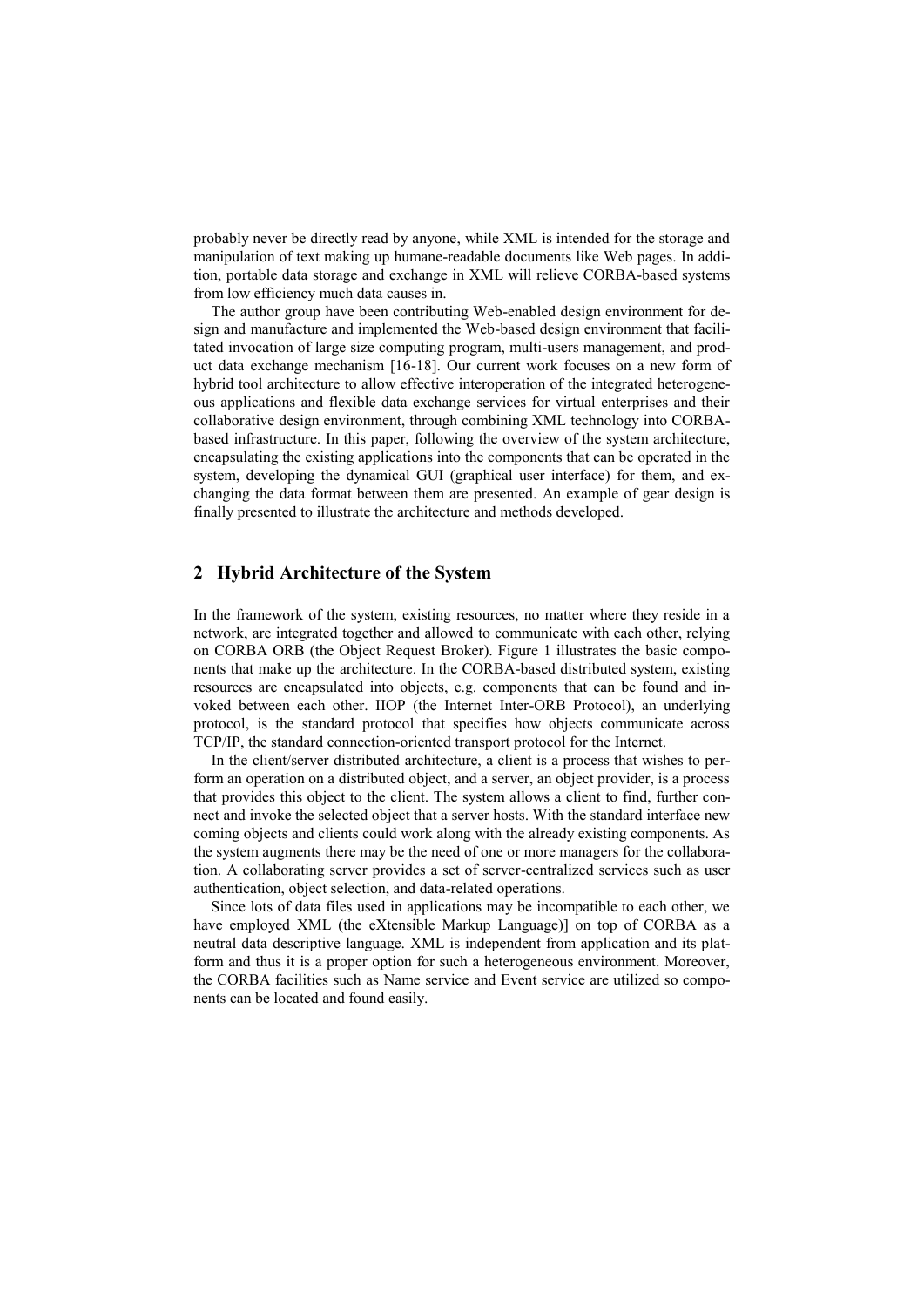

**Fig. 1.** Overview of the proposed system

### **2.1 Components and Their Communication**

The relationship between all the components is illustrated in Figure 1. This hybrid system incorporates the best features of peer-to-peer with the reliability and security of server-based system. The peer-to-peer structure between clients and object servers provides functional facilities and the server-centralized structure through the system server helps to offer administrative services.

The system allows the direct interaction for function between clients (object user) and servers (object Providers) in de-centralized model. This peer-to-peer architecture not only provides a performance mechanism but also avoids a central bottleneck.

Using service-oriented mechanism the system server helps to publish the object, and to facilitate the global data warehouse and its updating and retrieving services. A set of CORBA services is standard CORBA objects in the system to facilitate the services. The Name service provides a means for objects to be referenced by name within a given naming structure. The Event service provides a mechanism through which CORBA objects can send and receive event messages. The connections linking to the system manager server and to the CORBA service server are initiated by the client and are kept alive during the client request session.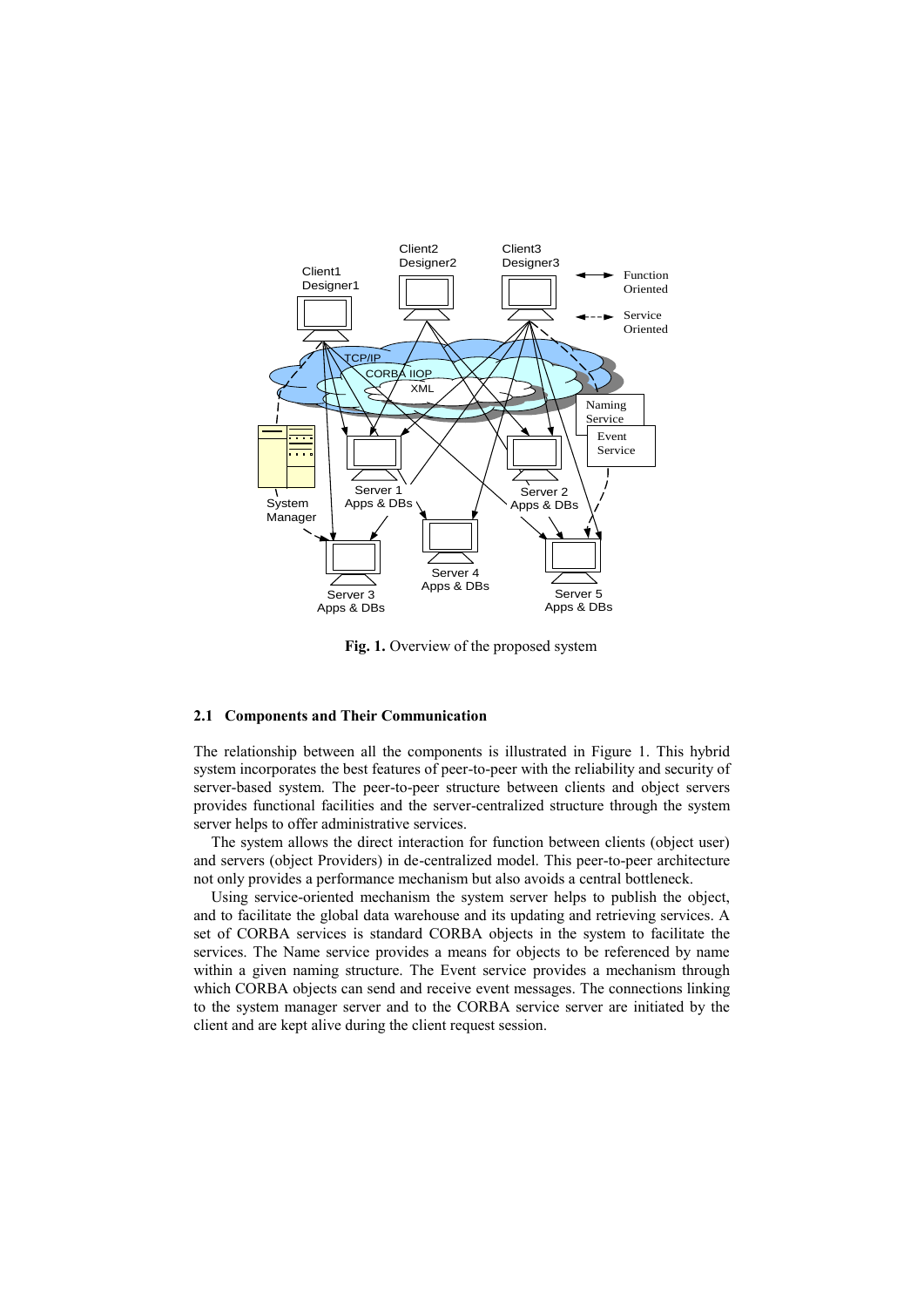#### **2.2 Data Exchanging Within the Heterogeneous Environment**

The communication between applications is implemented using the CORBA, described in the above section. The data exchange between them will be implemented with the XML technology, shown in Figure 2. XML is of cross-languages and crossplatforms. It can be read directly or parsed by the Xerces-J library and the Xerces-C++ library. The XML file is transferred using the File Transfer Protocol (FTP).



**Fig. 2.** Data exchange on the heterogeneous environment

## **3. Encapsulation of Heterogeneous Legacy Application**

In the development of a distributed application, it is an essential step to bring existing legacy software to distributed object system. According to Sneed [19], there may be three strategies for doing so, e.g. redevelopment, reengineering and encapsulating. The redevelopment strategy is to start from scratch and redevelop all of the applications with the distributed object concepts. This approach is the most expensive and time consuming. The reengineering strategy is to convert the existing programs to object-oriented programs and distribute objects appropriately. This approach is to port the code from the old environment to new one. Code conversion is not easy and few tools and methods are available. The encapsulating strategy is to encapsulate the existing applications and to invoke them from the object-oriented distributed environment. The advantage of encapsulating is that legacy systems become part of the new generation of applications without discarding the value of the legacy applications.

In this development the encapsulating strategy is applied to deal with the existing programs. Encapsulation base on CORBA separates interface from implementation, as shown in Figure 3. It hides differences in programming language, location, and operating system with the interface defined in IDL (Interface Definition Language). Serverside application developers only need to understand the services of legacy systems and to describe them in the standard interface. Each component can be encapsulated separately and then integrated using object-based communications.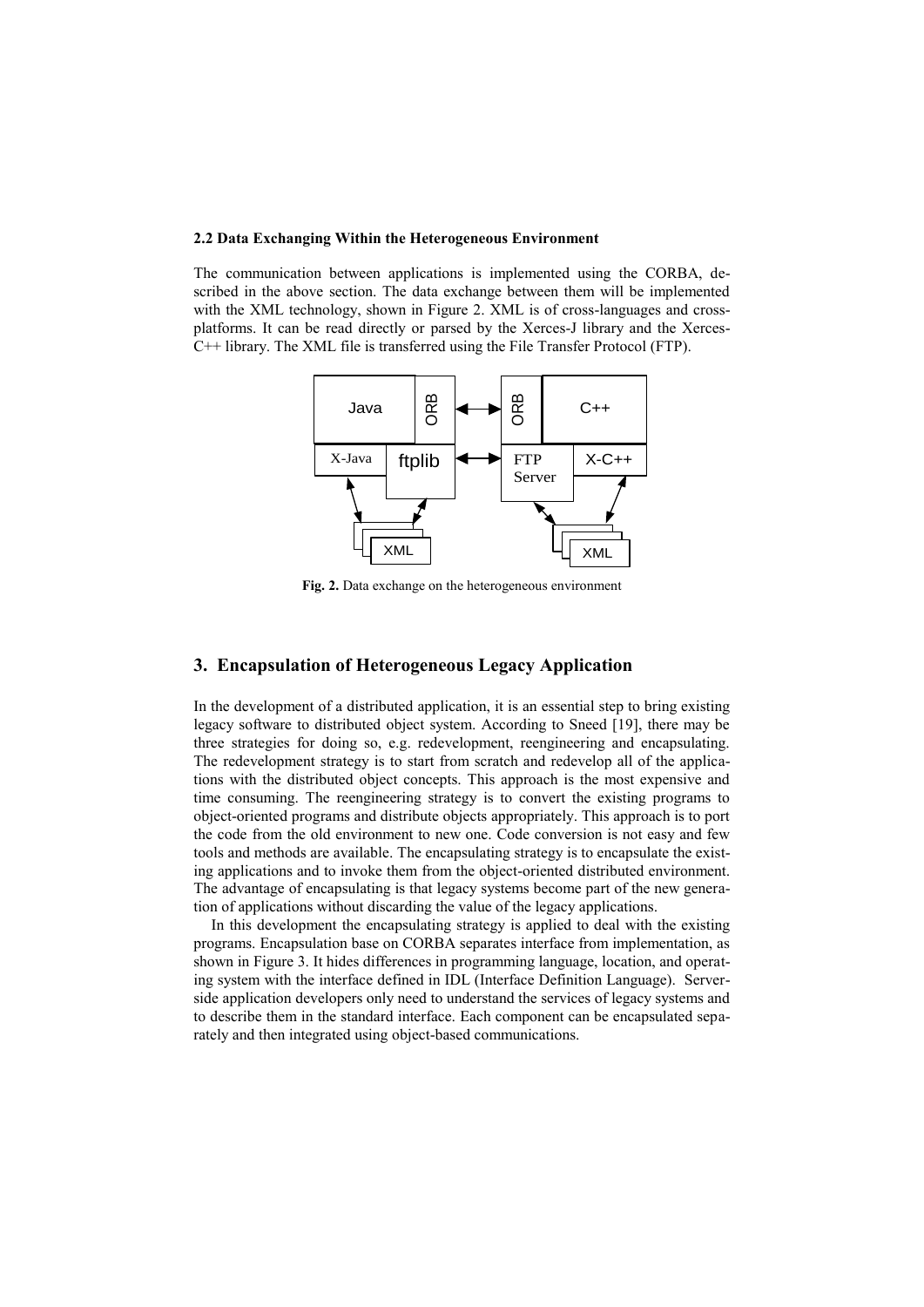

**Fig. 3.** Encapsulating structure

## **4. System Management**

Conducting collaborative design with the distributed system usually utilizes more than one program to implement a complicated design task. Therefore the system needs to provide an administration-oriented architecture for the collaboration. In this research, a set of XML-based services is described.

When an interested client contacts an object server for the first time with the intention to include its functionality into its graphical user interface, or to develop a more complex application utilizing the available design resources, the relative information of objects should be captured easily. It includes general information about the component and its functionality. In order to invoke an object, the client also needs to know about everything that is necessary to run the object, such as the reference name of the object, the number and type of input parameters and return parameters for every method on the object, and the input and output files if there are ones. Figure 5 gives an example of component data information encoded in XML format. XML file can be read from XML-enabled browser on any platform and any operating system.

A client-specific GUI needs to be developed for a user to invoke one or more objects, as described in section 3. The system provides a mechanism to create dynamically a client GUI, accordingly to the selected object, for common user to use in the client side. Figure 5 gives the resource list and the GUI for the chosen object. The content of the graphical user interface can be set up at run-time. The GUI according to the description in the XML shown in Figure 4 could be automatically created, as shown in Figure 5.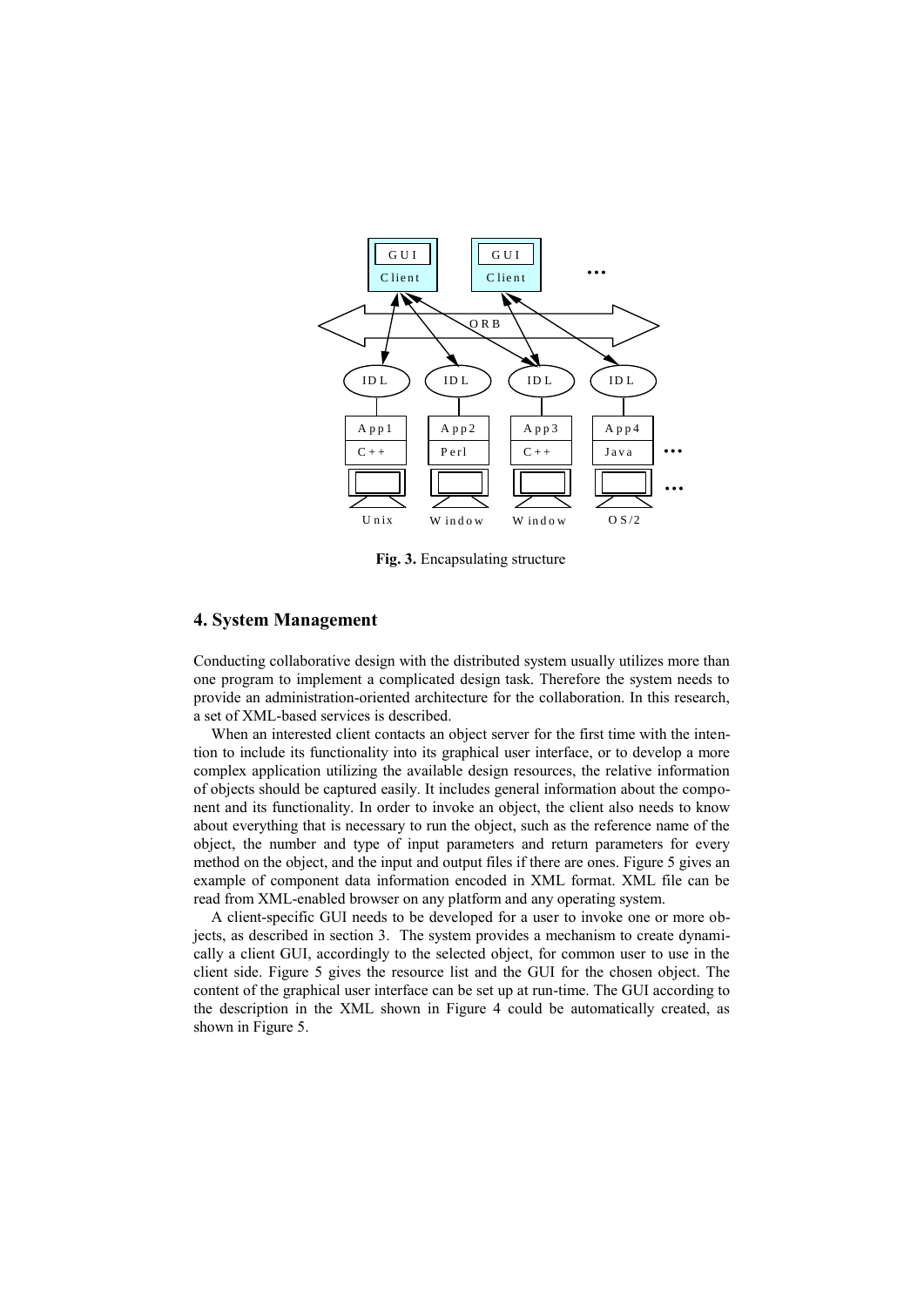

**Fig. 4.** An example of object data structure



**Fig. 5.** Design resource list and the GUI for the chosen object

## **5. An instance over the Integrated Design Environment**

With the system, we have integrated gear design related applications adhering to the CORBA standard and conducted an example of gear design on the distributed design resources. Figure 6 shows the legacy applications integrated into the system and their working procedure.

The main designer, the user of the client 1 in the system, wishes to conduct gear design including design optimization calculation and geographical model design over the distributed system. The client application includes the GUI (on the upper-left in Figure 6) for the design optimization, the design optimization procedure, data files, and the client favorite CAD commercial software (on the upper-right) and its service pro-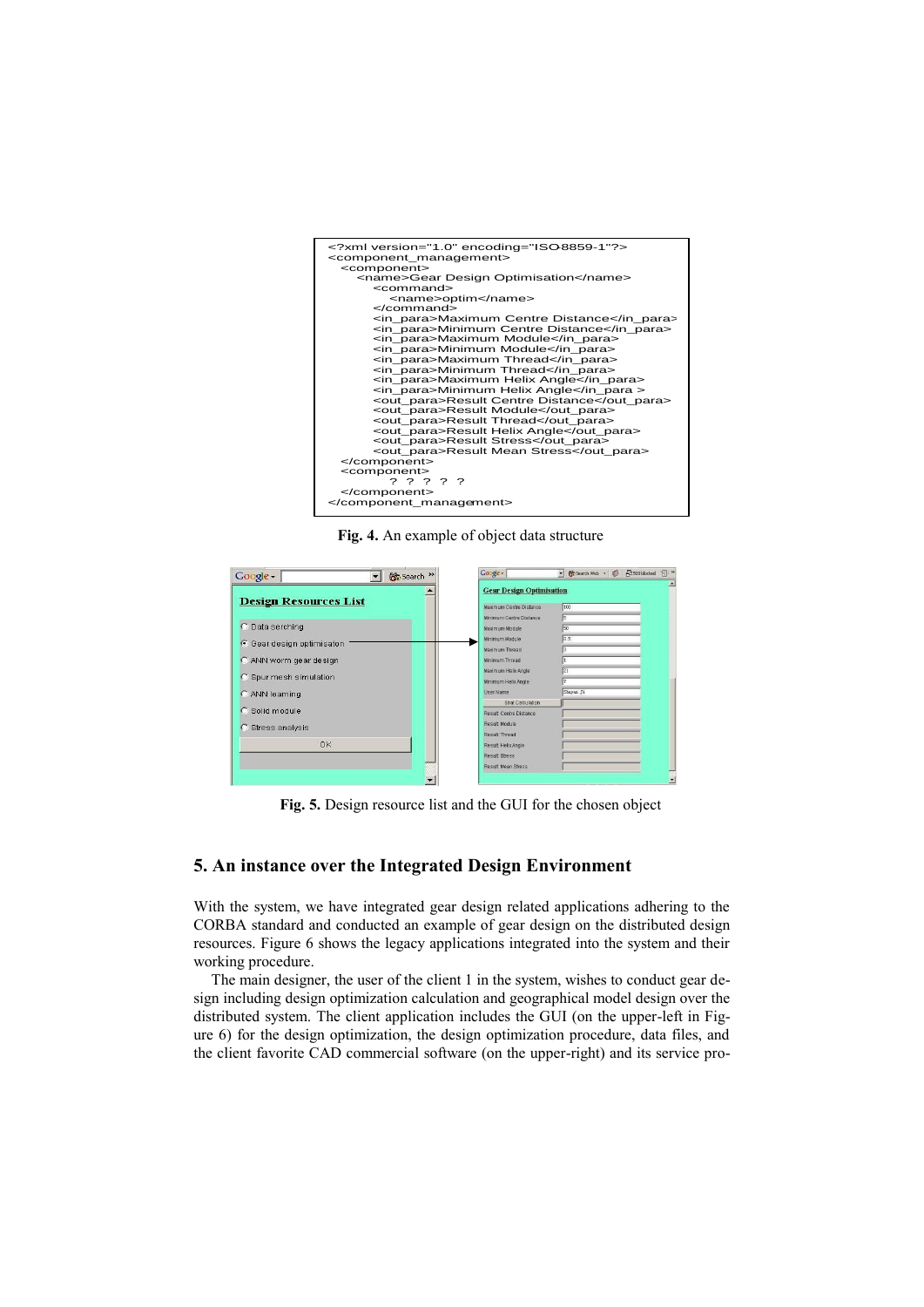gram. After registration, the client user runs the GUI program. Firstly the designer could input parameters and set up the design objectives from available distributed design calculation resources list, including the remote calculation resources for gear contact stress, gear contact stress, the slide/roll ratio and gearing interference check. The remote programs are written in C++, Java, or Perl and are ported on Windows, Linux or OS2 while the GUI is written in Java application. The CORBA architecture enables the communication between the GUI and the heterogeneous design objective calculation programs. Data exchange between the remote resources and the client is based on the XML mechanism, as described in Section 2.2. The global data warehouse on the server is for XML data storage.

Unlike the design optimization application, App1, App2, and App3 are all of interactive-type programs for geometrical design and need human-involved actions during the execution. They are not easy to be CORBA-enabled. The individual service programs, i.e. App S1, App S2 and App S3, provide the communication between commercial CAD software.

The GUI is for implementing all interactive design activities including inputting parameter, monitoring the calculation progress and viewing resultant data, and the Genetic Algorithm (GA) procedure is to fulfill the design optimization and to invocate multiple design objective programs. The resultant data is retrieved, recorded in XML format and then transferred into the system server for storage. Application 1 and application 3 are two kinds of CAD design tools for geometrical design, respectively located in the different operating systems. Application 2 is a gearing simulation tool for the cutting interfere analysis. The service programs App S1, App S2 and App S3 are for retrieving XML file from the system server and transforming the XML format into the respective CAD software specific format to the application. The main designer will implement the final modification in its own CAD application 1 and exports the final graphical file in a DXF file, a kind of mediate CAD data file.

## **6. Conclusion**

There have been numbers of existing product design applications in engineering, which lead in the challenges of development of effective integrative environments. This research utilizes the CORBA and XML technologies to address the challenges. The CORBA technology allows the integration of existing heterogeneous diverse applications, regardless the operating system they are running on or the programming language they are written in, and enables the communication between the heterogeneous applications. XML is a good choice to store and transport the common data between the applications in a flexible and platform neutral way. XML is also suggested to record object information for the system to provide a dynamical standardized interface between the client application and the server.

The concept considering CORBA and XML proposed by this research has the features of efficient communication between applications and flexible data exchange services. It allows multiple design applications to contribute to the overall system; thus, it can react to customer's complicated design requirements much faster. Ever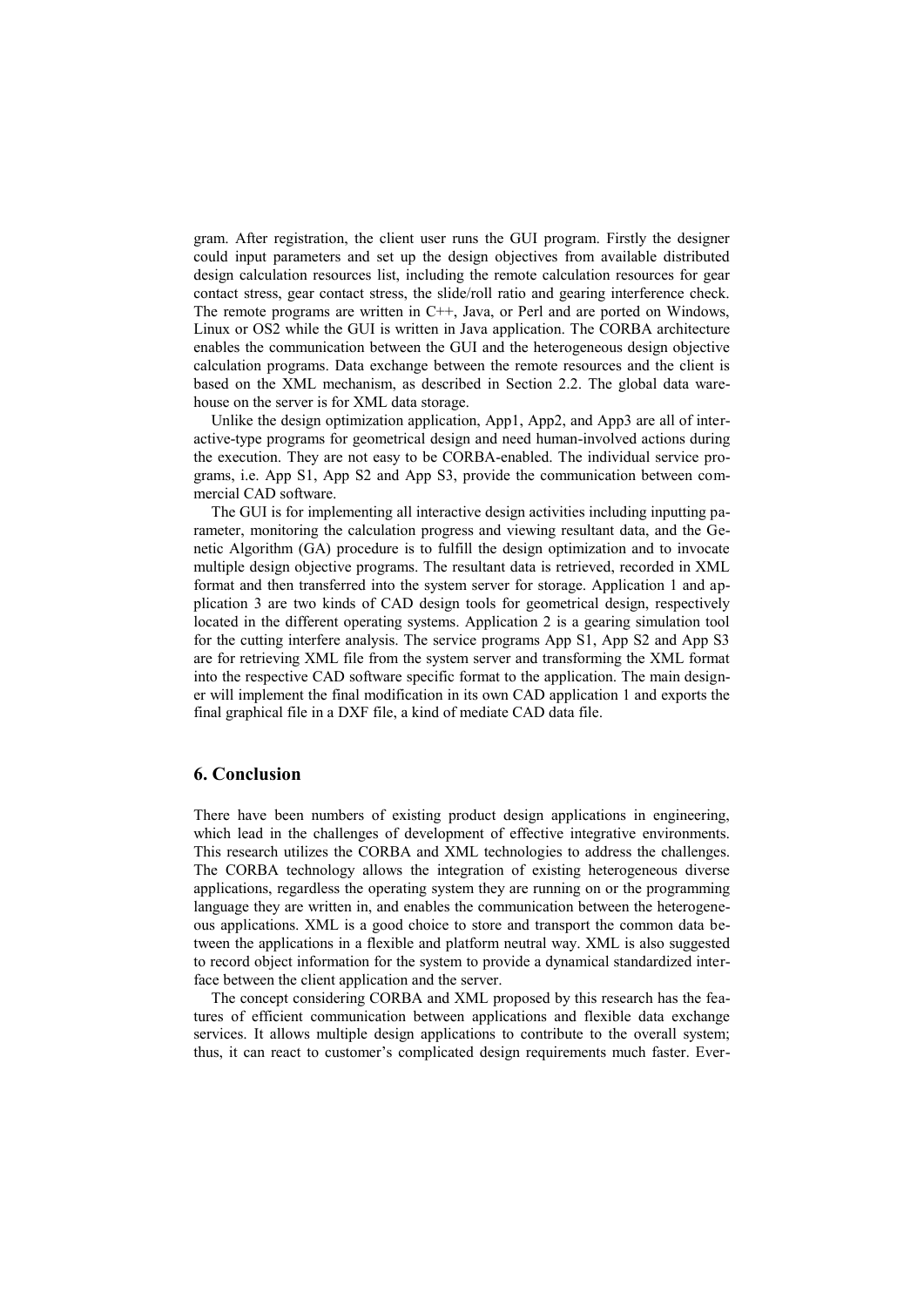increasing applications can be integrated with existing ones without having to change most of the application's code. XML-style data format provides flexible data exchange between applications in heterogeneous environment and in humane-readable format. The hybrid architecture combining peer-to-peer model and server-centralized structure enables the efficient functional operation, the resource administration and



services.

**Fig. 6.** Gear design applications integrated into the distributed system

## **7. Acknowledgement**

This research is supported by the EU Asia IT&C programme (Grant No. ASI/B7- 301/3152-099/71553), which has been carried out at The Nottingham Trent University, UK in cooperation with Harbin Institute of Technology and Chongqing University in China, and Foundation LABEIN in Spain.

## **References**

- 1. Baldonado, M., Chang, C.-C.K., Gravano, L., Paepcke, A.: The Stanford Digital Library Metadata Architecture. Int. J. Digit. Libr. 1 (1997) 108–121
- 2. Bruce, K.B., Cardelli, L., Pierce, B.C.: Comparing Object Encodings. In: Abadi, M., Ito, T. (eds.): Theoretical Aspects of Computer Software. Lecture Notes in Computer Science, Vol. 1281. Springer-Verlag, Berlin Heidelberg New York (1997) 415–438